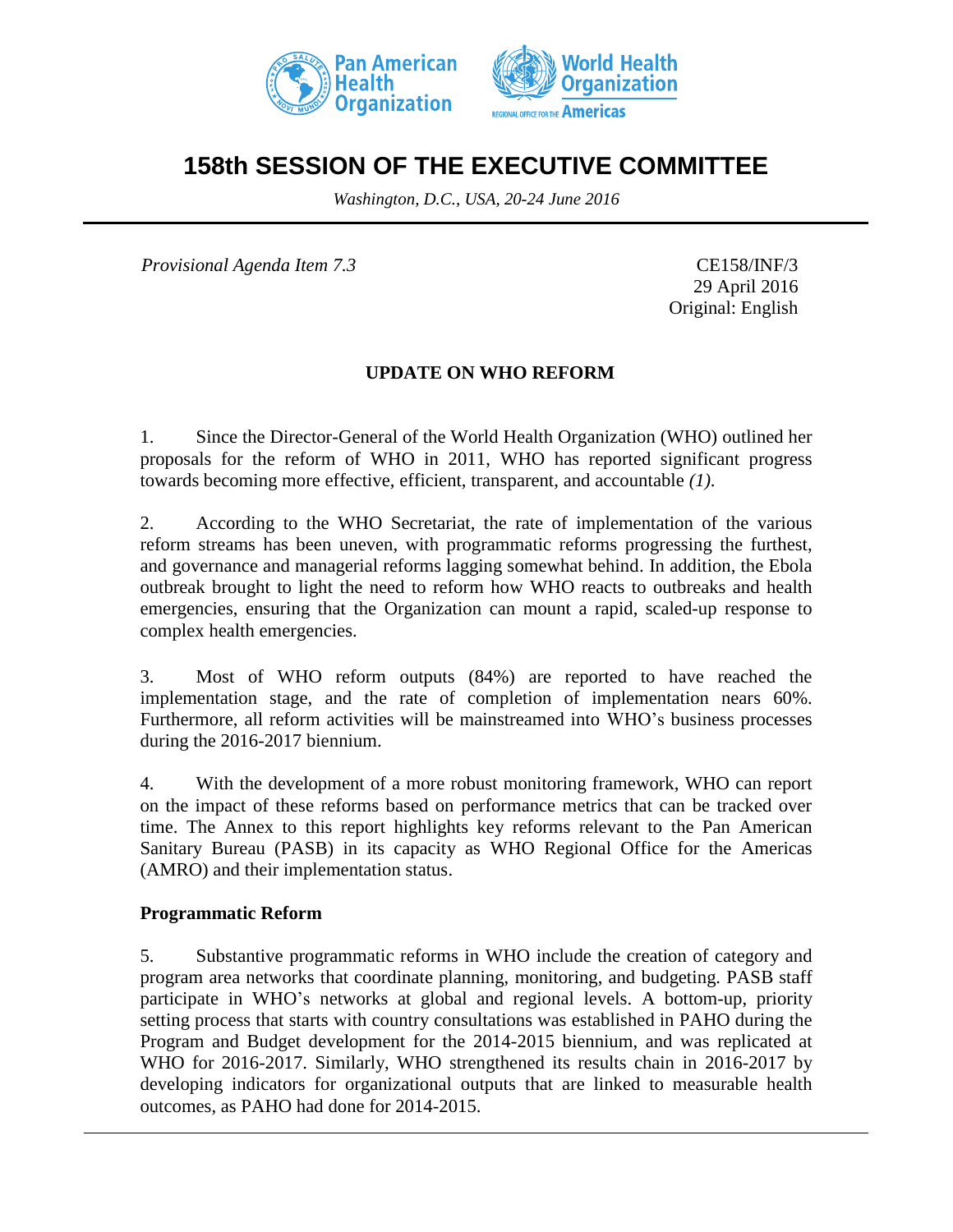6. The financing level for WHO's base budget at the start of the budgetary period improved, increasing from 62% in 2012-2013, to 77% in 2014-2015, to nearly 80% at the beginning of 2016-2017. PAHO's Program and Budget for Base Programs will also have 80% at the beginning of 2016-2017, provided that the Region of the Americas receives its full share of the WHO budget during the biennium (\$178.1 million). Programmatic alignment of funding improved during 2014-2015 at WHO, as a result of the Director General's strategic allocation of flexible resources. Similarly, PAHO's integrated budget, approved by the Directing Council in 2015, gives the PASB Director latitude to direct flexible funding to programs and priorities with resource gaps during the implementation of the Program and Budget 2016-2017. WHO's web portal, a product of programmatic reform, has greatly enhanced transparency and now provides detailed information on financial flows down to the country office level; during this biennium, PAHO will develop its own web portal with financial and programmatic information drawn from the PASB Management Information System (PMIS).

## **Management Reform**

7. The area of human resources has been an important aspect of WHO's management reform, with advances being made in staff planning and recruitment processes. Additionally, the implementation of the WHO mobility policy is underway, with a first phase of voluntary mobility expected to commence in 2016. PAHO has explored ways to participate in this effort, including through existing inter-organizational arrangements that permit frequent staff transfers between WHO and PAHO.

8. The WHO Secretariat reports having taken several steps to strengthen accountability, transparency, and internal controls following decisions of the Executive Board and the Program, Budget, and Administration Committee. These measures include the establishment of a corporate risk management policy and risk registers in all offices (already in place at PAHO, see the Annex) and adherence to core ethical values, as evidenced by updates on disciplinary measures in response to misconduct (also in place at PAHO, see the Annex) and the publication of an annual report on investigations.

9. Furthermore, WHO will join the International Aid Transparency Initiative (IATI) and will apply IATI's standards for publishing data on development activities. This will not occur before 2017 as WHO consults with IATI to understand the type and level of data required to be reported. PASB, as AMRO, will provide WHO with the IATI-required data, and will consider lessons learned from the WHO adoption of IATI. Regarding information management, the Director-General has committed herself to develop and implement an information disclosure policy that will determine the documents and information made publicly available. In country offices, self-assessment checklists will be rolled out (these are in place already at PAHO, see the Annex).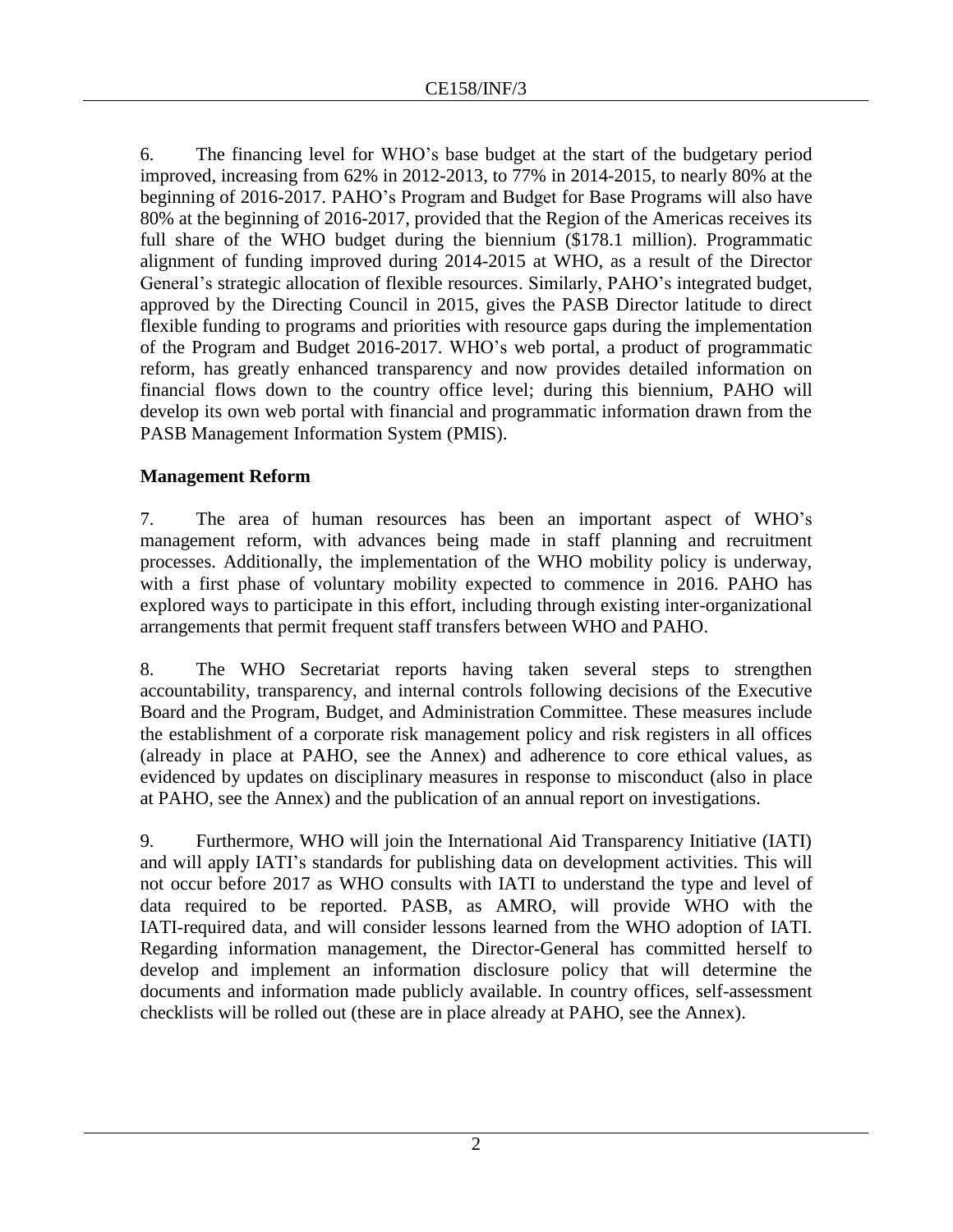### **Governance Reform**

10. In the area of governance, WHO's Secretariat informs that it has reached only 50% completion of reform activities. In order to accelerate implementation, WHO Member States established a consultative process on governance reform. The Member States' working group for this process met twice in 2015 but were unable to reach consensus. Thus, the Executive Board in January 2106 agreed to establish a new openended intergovernmental meeting on governance reform that met in March and April 2016, in order to agree upon recommendations which will be presented to the 69th World Health Assembly (WHA) in May 2016 *(2)*.

11. Significant progress was made in 2015 towards the adoption of the Framework for Engagement with Non-state Actors (FENSA), with Argentina serving as chair. At the January 2016 Executive Board meeting, WHO Member States acknowledged the benefit of enhanced engagement with non-State actors through robust rules and principles on conflict of interest and risk management. WHO Member States identified several issues that required further discussion in order to conclude FENSA, including: *i)* emergencies; *ii)* an analysis of financial and practical impacts; *iii)* rules surrounding secondments; *iv)* ensuring uniform applicability throughout all six regions, and; *v)* the content of the necessary WHA resolution to adopt FENSA *(3)*.

12. Member States of the Americas issued a joint statement at the January 2016 Executive Board that emphasized PAHO's distinct legal and constitutional status, and committed the Region to approve and enact FENSA at the first meeting of the Directing Council following the adoption by the WHA. They further committed themselves to establish appropriate follow-up and review mechanisms through the Governing Bodies of PAHO and WHO once FENSA is implemented.

13. In light of the progress made to date, and in order to enable the presentation of a final FENSA document to the 69th World Health Assembly in May 2016, the Executive Board approved an extension of the mandate of the Open-Ended Intergovernmental Meeting on FENSA through April 2016.

14. The work of the Open-Ended Intergovernmental Meeting on FENSA resumed on 25–27 April 2016. Argentina continued to serve as chair for the working group. As requested by WHO Member States, prior to the April meeting, the Secretariat of WHO provided its Member States with a report on the implications for WHO on the implementation of FENSA. Likewise, as requested by PAHO Member States, PASB prepared a document on the implications of FENSA for PAHO and conducted a webcast briefing to prepare its Member States for the April working group meeting. However, WHO Member States at the April working group meeting were unable to reach consensus on all of the FENSA text, and recommended that a working group will be convened at the 69th World Health Assembly to try to finalize FENSA.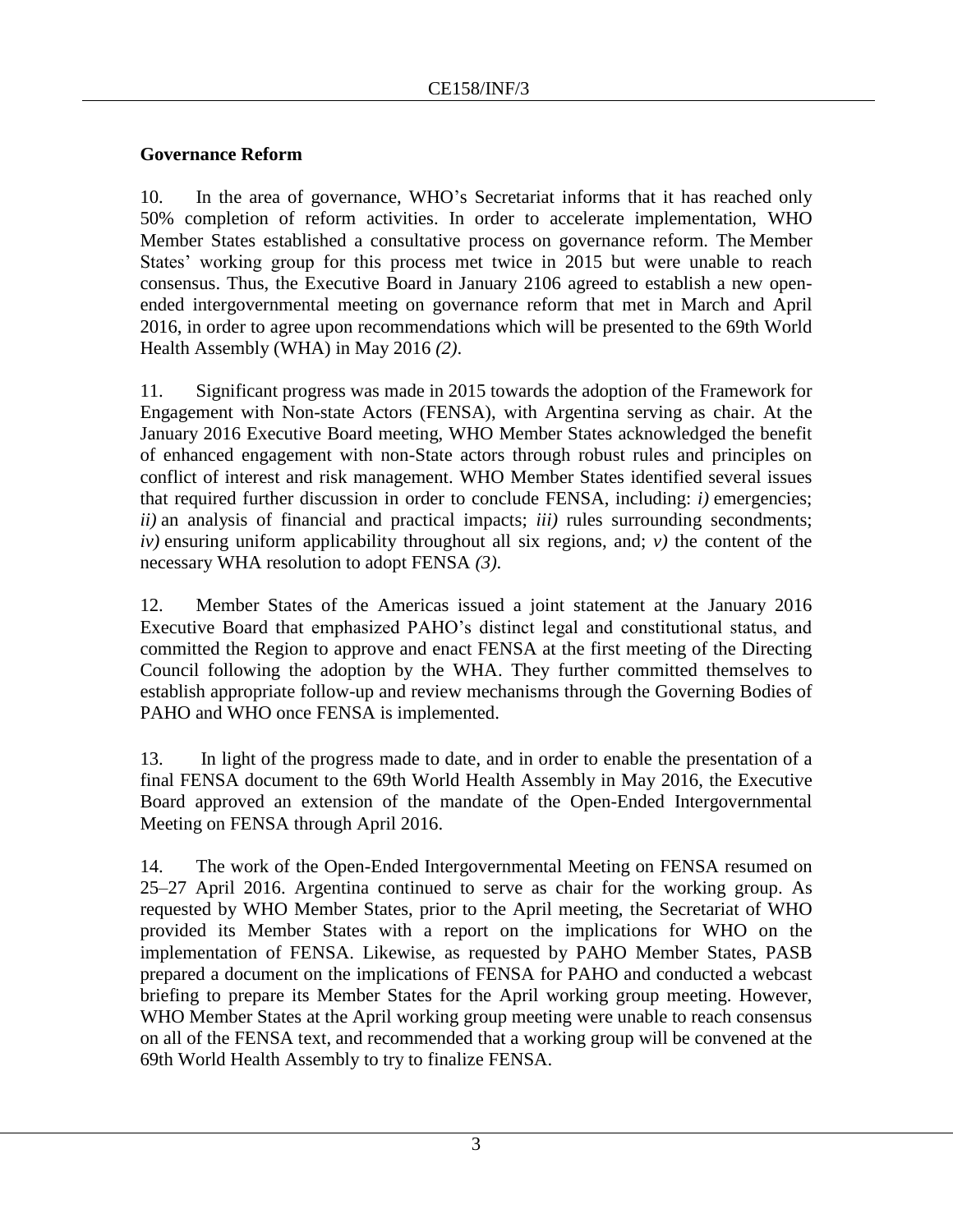## **Reform of WHO's Work in Emergencies and Outbreaks**

15. WHO's work in emergencies and outbreaks was added to the reform agenda in the wake of the Ebola outbreak. An analysis is under way of a number of recommendations from internal and external advisory bodies regarding WHO's critical functions and core commitments during outbreaks and emergencies. These include recommendations on: a unified WHO Program for Emergencies and Outbreaks; the delegation of authority and responsibilities; a platform to support the scaling-up and outreach of outbreak and emergency operations; a \$100 million Contingency Fund; a Global Health Emergency Workforce; increased support for capacity building and preparedness in countries, and enhancing partnerships. Reform proposals from the Director-General will be consolidated and presented to the WHA in May 2016.

#### **Action by the Executive Committee**

16. The Executive Committee is invited to take note of this report. It will be supplemented by an oral report on the actions taken in relation to the decisions taken at the 69th World Health Assembly.

Annex

## **References**

- 1. World Health Organization. WHO Reform: overview of reform implementation [Internet]. 138th Session of the Executive Board; Geneva: WHO; 2016 (Document EB138/5) [cited 2016 Apr 16]. Available from: [http://apps.who.int/gb/ebwha/pdf\\_files/EB138/B138\\_5-en.pdf](http://apps.who.int/gb/ebwha/pdf_files/EB138/B138_5-en.pdf)
- 2. World Health Organization. Member State consultative process on governance reform [Internet]. 138th Session of the Executive Board; Geneva: WHO; 2016 (Document EB138/6) [cited 2016 Apr 16] (Document EB138/6) [cited 2016 Apr 16]. Available from: [http://apps.who.int/gb/ebwha/pdf\\_files/EB138/B138\\_6-en.pdf](http://apps.who.int/gb/ebwha/pdf_files/EB138/B138_6-en.pdf)
- 3. World Health Organization.Framework of engagement with non-State actors [Internet]. 138th Session of the Executive Board; Geneva: WHO; 2016 (Document EB138/7) (Document EB138/7). [cited 2016 Apr 16]. Available from: [http://apps.who.int/gb/ebwha/pdf\\_files/EB138/B138\\_7-en.pdf](http://apps.who.int/gb/ebwha/pdf_files/EB138/B138_7-en.pdf)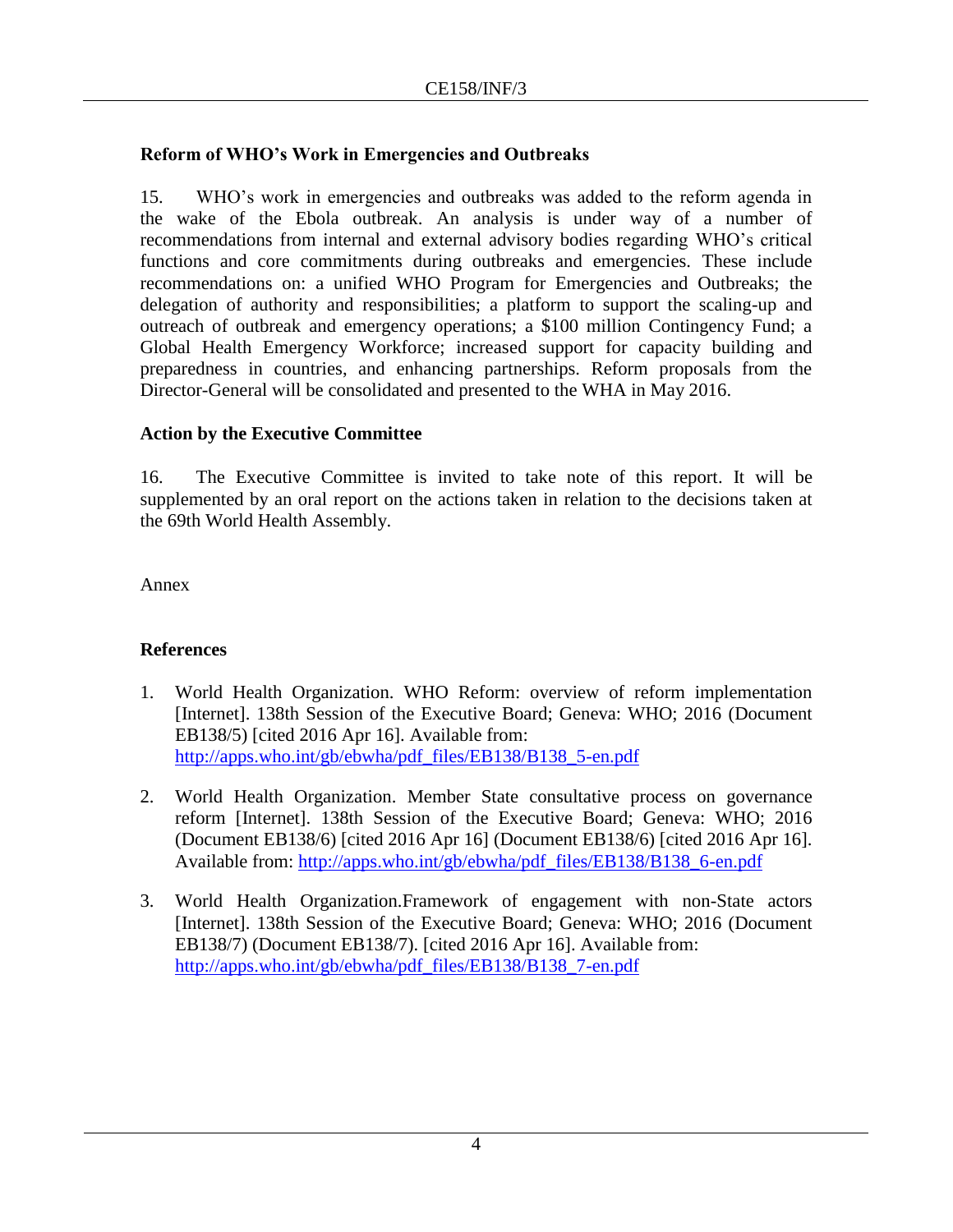#### **Annex**

# **WHO Reform Results Framework: Implementation of Reform Outputs at PAHO**

| <b>Reform Status</b> | Completed/Implemented |                 | Not started                                     |
|----------------------|-----------------------|-----------------|-------------------------------------------------|
|                      |                       | <b>progress</b> | Not currently considered in implementation plan |

| Reform<br><b>Element</b> | <b>PAHO</b><br><b>Outputs</b><br><b>Status</b>                                                                                |  | PAHO progress in WHO Reform areas                                                                                         |
|--------------------------|-------------------------------------------------------------------------------------------------------------------------------|--|---------------------------------------------------------------------------------------------------------------------------|
|                          | 1.1 Program, planning and financing                                                                                           |  |                                                                                                                           |
|                          | [Outcome 1.1 : WHO's priorities defined and addressed in systematic, transparent and focused manner and financed accordingly] |  |                                                                                                                           |
|                          | 1.1.1 Needs driven priority setting,                                                                                          |  | PAHO initiated the bottom-up planning process with country offices by identifying their priorities before the             |
|                          | results definition and resource                                                                                               |  | operational planning process. Bottom-up planning for the development of the PAHO Program and Budget 2016-2017             |
|                          | allocation aligned to delivery of                                                                                             |  | was conducted with all countries and territories (51) in the Strategic Plan Monitoring System, which included             |
|                          | results                                                                                                                       |  | identification of priorities and costing at the output level.                                                             |
|                          |                                                                                                                               |  | The region continued working with Member States to fine-tune the Programmatic Prioritization Methodology (see<br>2.       |
|                          |                                                                                                                               |  | Document SPBA10/4). The next face to face meeting of the SPAG is scheduled for April 2016 in Washington.                  |
| Programmatic             |                                                                                                                               |  | Continued efforts to align resource allocation with programmatic priorities, with special attention to NCDs and the<br>3. |
|                          |                                                                                                                               |  | unfinished agenda in Maternal Health.                                                                                     |
|                          | 1.1.2 Improve the delivery model at                                                                                           |  | In the 2016-2017 biennium, PASB will advance on the establishment of two new subregional offices in Central               |
|                          | the three levels of the Organization                                                                                          |  | America (El Salvador) and South America (Peru), similar to the subregional structure that exists in the Caribbean.        |
|                          | to better support Member States                                                                                               |  | The selection process for the head of these offices is currently underway.                                                |
|                          |                                                                                                                               |  | The PAHO Category and Program Area Network (CPAN) is functional and is currently engaged in supporting the<br>2.          |
|                          |                                                                                                                               |  | End of Biennium Assessment of the Program and Budget 2014-2015/Interim Progress Report of the PAHO Strategic              |
|                          |                                                                                                                               |  | Plan 2014-2019 (Document SPBA10/2).                                                                                       |
|                          |                                                                                                                               |  | The PAHO Program Management Network was activated in 2015 and will meet again in 2016 to share experiences<br>3.          |
| $\blacksquare$           |                                                                                                                               |  | and lessons across all levels and work toward programmatic coherence and operational consistency across offices.          |
|                          |                                                                                                                               |  | PAHO continues to actively participate in the Global Program Management Meeting and contribute to the<br>4.               |
|                          |                                                                                                                               |  | formulation of the WHO Program Budget and methodology for operational planning.                                           |
|                          | 1.1.3 Adequate and aligned                                                                                                    |  | Approval of the PAHO Program and Budget 2016-2017 as an integrated budget.                                                |
|                          | financing to support strategic focus                                                                                          |  | Continued participation in dialogue with WHO regarding Strategic Budget Allocations.<br>2.                                |
|                          |                                                                                                                               |  | 3.<br>Commitment to establish the PAHO Financing Portal, which will make information more accessible to Member            |
|                          |                                                                                                                               |  | States and will facilitate improved reporting to WHO.                                                                     |
|                          |                                                                                                                               |  | Adopted a regional Resource Mobilization Strategy in 2015.<br>4.                                                          |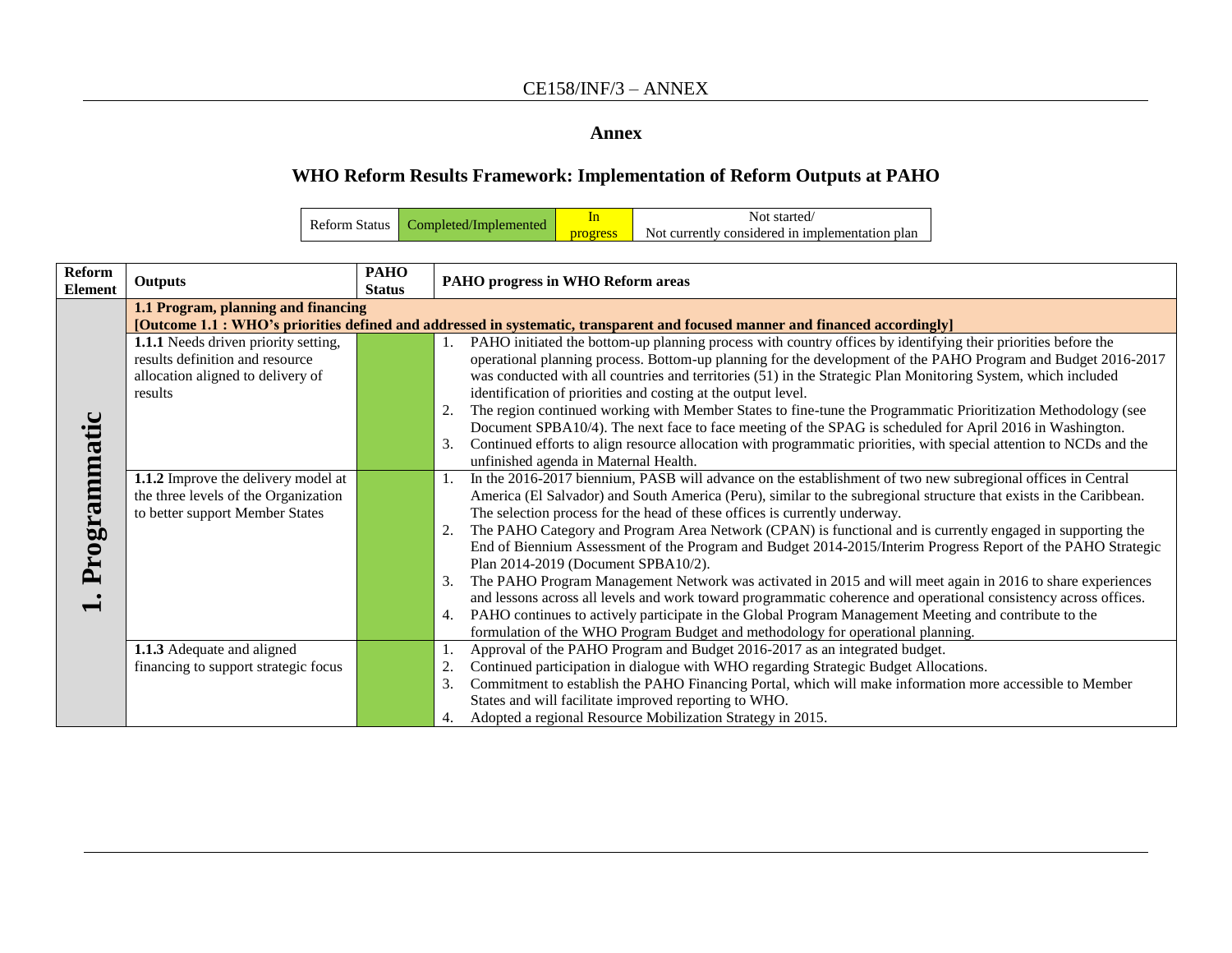### CE158/INF/3 - ANNEX

| Reform<br><b>Element</b>                                                                                             | <b>Outputs</b>                                                             | <b>PAHO</b><br><b>Status</b> | PAHO progress in WHO Reform areas                                                                                                                                                                                                                                                                                                                                                                                                                                                                                                                                                                                                                                                                                                                                                                                                          |  |
|----------------------------------------------------------------------------------------------------------------------|----------------------------------------------------------------------------|------------------------------|--------------------------------------------------------------------------------------------------------------------------------------------------------------------------------------------------------------------------------------------------------------------------------------------------------------------------------------------------------------------------------------------------------------------------------------------------------------------------------------------------------------------------------------------------------------------------------------------------------------------------------------------------------------------------------------------------------------------------------------------------------------------------------------------------------------------------------------------|--|
|                                                                                                                      | 1.1.4 Transparent reporting of<br>results delivery and use of<br>resources |                              | Established Performance Monitoring and Assessment process across all levels.<br>The first joint assessment of the PAHO Program and Budget 2014-2015 has been initiated with Member States, using<br>2.<br>a newly developed tool, the Strategic Plan Monitoring System (SPMS). The countries and territories have completed<br>their country assessments in SPMS, validated in consultation with the PAHO/WHO Representative Offices. The<br>category and program area network is completing the Region-wide validation of outcomes and outputs. More<br>information on this process and results are presented in Document SPBA10/2.<br>PAHO has committed to developing the Financing Portal, which will allow greater access to programmatic and<br>3.<br>financial information by Member States and better facilitate reporting to WHO. |  |
|                                                                                                                      | 2.1 Governance [Outcome 2.1: Improved decision making]                     |                              |                                                                                                                                                                                                                                                                                                                                                                                                                                                                                                                                                                                                                                                                                                                                                                                                                                            |  |
|                                                                                                                      | 2.1.1 Proactive engagement with<br>Member States ahead of GB               |                              | Orientation and training program to delegates of Governing Body meetings in PAHO and WHO.<br>1.<br>The workshop on "How to write reader-focused Governing Bodies Documents" has been institutionalized and is<br>2.<br>offered to all authors of Governing Body documents annually (2007 to present).                                                                                                                                                                                                                                                                                                                                                                                                                                                                                                                                      |  |
|                                                                                                                      | 2.1.2 Coordination and<br>harmonization of GB practices                    |                              | Regional Director elections.<br>1.<br>Continued emphasis on reducing/managing the number of agenda items and pre-session documents for Governing<br>Bodies.                                                                                                                                                                                                                                                                                                                                                                                                                                                                                                                                                                                                                                                                                |  |
|                                                                                                                      | 2.1.3 Member States Work                                                   |                              | More strategic focus of Governing Body Sessions guided by the PAHO Strategic Plan 2014-2019.                                                                                                                                                                                                                                                                                                                                                                                                                                                                                                                                                                                                                                                                                                                                               |  |
|                                                                                                                      | coherently in Global Health                                                |                              | Greater alignment of strategies and plans of action to the Strategic Plan.<br>2.                                                                                                                                                                                                                                                                                                                                                                                                                                                                                                                                                                                                                                                                                                                                                           |  |
| 2.2 Engagement with non-State actors (NSAs) [Outcome 2.2: Strengthened effective engagement with other stakeholders] |                                                                            |                              |                                                                                                                                                                                                                                                                                                                                                                                                                                                                                                                                                                                                                                                                                                                                                                                                                                            |  |
|                                                                                                                      | 2.2.1 Leverage NSAs to achieve                                             |                              | PAHO continues to participate in the global Framework of Engagement with Non-State Actors (FENSA) dialogue                                                                                                                                                                                                                                                                                                                                                                                                                                                                                                                                                                                                                                                                                                                                 |  |
| Governance                                                                                                           | WHO results                                                                |                              | and in the Open-Ended Intergovernmental Working Group on FENSA.<br>Member States that participate in the GRUA issues joint statement emphasizing the distinct legal and constitutional<br>2.<br>status of PAHO as well as continued commitment to approve and enact FENSA in the next Directing Council of<br>PAHO, following approval at the World Health Assembly (WHA).                                                                                                                                                                                                                                                                                                                                                                                                                                                                 |  |
|                                                                                                                      | 2.2.2 Risk Management<br>engagement                                        |                              | Measurement in the context of risk with non-State actors - pending with FENSA.                                                                                                                                                                                                                                                                                                                                                                                                                                                                                                                                                                                                                                                                                                                                                             |  |
| $\dot{\mathbf{c}}$                                                                                                   | 2.2.3 Maximize convergence with                                            |                              | PAHO actively engaged with United Nations Development Group (UNDG) Latin America and the Caribbean team                                                                                                                                                                                                                                                                                                                                                                                                                                                                                                                                                                                                                                                                                                                                    |  |
|                                                                                                                      | the UN system reform to deliver                                            |                              | (regional and country) and with WHO at the global level.                                                                                                                                                                                                                                                                                                                                                                                                                                                                                                                                                                                                                                                                                                                                                                                   |  |
|                                                                                                                      | effectively and efficiently on the                                         |                              | Participation in the WHO Country Support Network.<br>2.                                                                                                                                                                                                                                                                                                                                                                                                                                                                                                                                                                                                                                                                                                                                                                                    |  |
|                                                                                                                      | UN mandate                                                                 |                              | Collaboration and participation in the UNDGs and United Nations country teams.<br>3.                                                                                                                                                                                                                                                                                                                                                                                                                                                                                                                                                                                                                                                                                                                                                       |  |
|                                                                                                                      |                                                                            |                              | Member of the United Nations country teams and United Nations Development Assistance Framework                                                                                                                                                                                                                                                                                                                                                                                                                                                                                                                                                                                                                                                                                                                                             |  |
|                                                                                                                      |                                                                            |                              | (UNDAF) Peer Review Team for the development of UNDAFs (to ensure alignment between Country<br>Cooperation Strategies, UNDAFs and the national health and development plans).                                                                                                                                                                                                                                                                                                                                                                                                                                                                                                                                                                                                                                                              |  |
|                                                                                                                      |                                                                            |                              | Support to countries to adopt the "Delivering as One" framework and principles and for the adoption of relevant                                                                                                                                                                                                                                                                                                                                                                                                                                                                                                                                                                                                                                                                                                                            |  |
|                                                                                                                      |                                                                            |                              | standard operations procedures where feasible.                                                                                                                                                                                                                                                                                                                                                                                                                                                                                                                                                                                                                                                                                                                                                                                             |  |
|                                                                                                                      |                                                                            |                              | PAHO engaged with the UN as chair on health-related interagency working groups at the country level.                                                                                                                                                                                                                                                                                                                                                                                                                                                                                                                                                                                                                                                                                                                                       |  |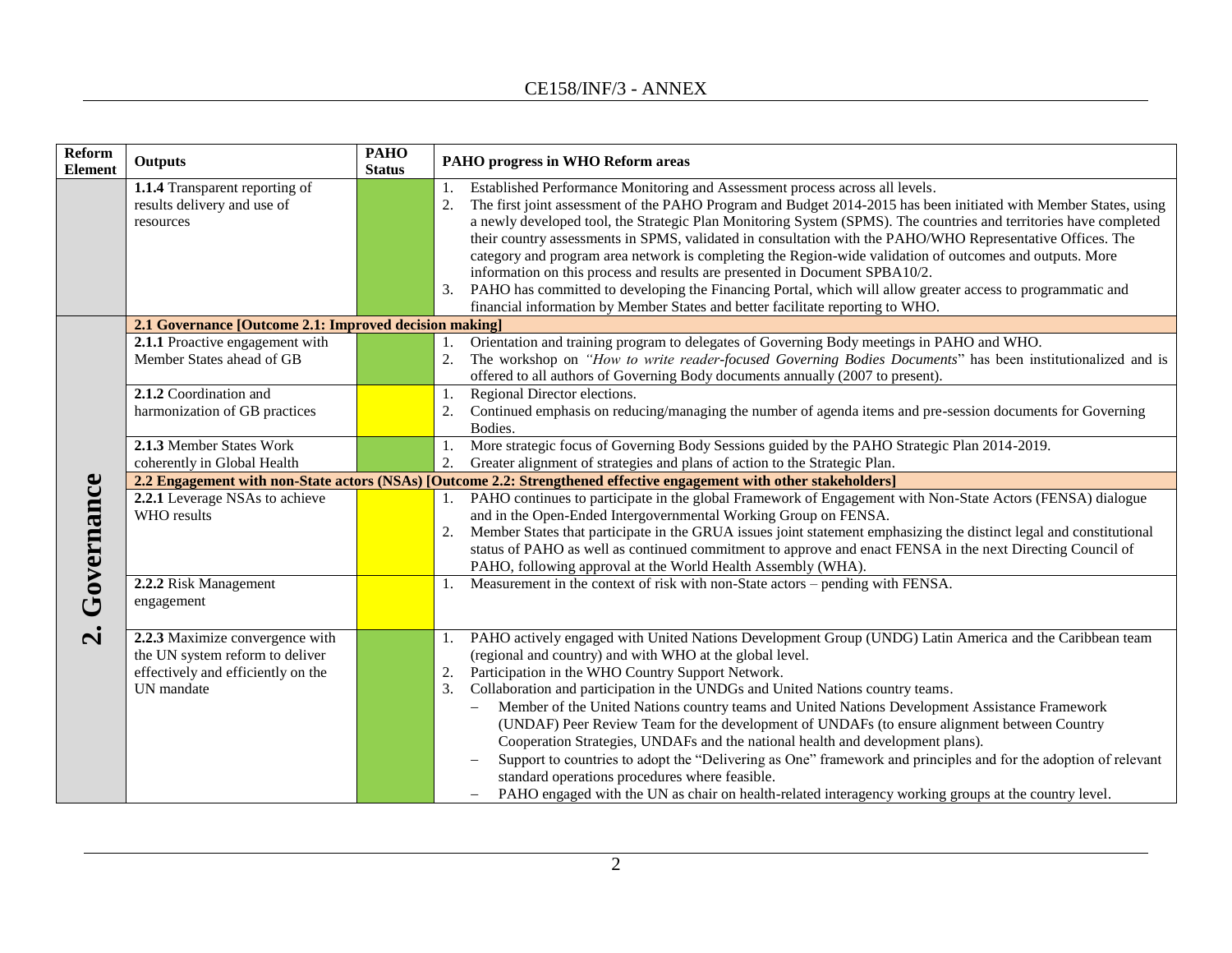| <b>Reform</b><br><b>Element</b>                                                                 | <b>Outputs</b>                                                                                     | <b>PAHO</b><br><b>Status</b> | PAHO progress in WHO Reform areas                                                                                                                                                                                                                                                                                                                           |  |
|-------------------------------------------------------------------------------------------------|----------------------------------------------------------------------------------------------------|------------------------------|-------------------------------------------------------------------------------------------------------------------------------------------------------------------------------------------------------------------------------------------------------------------------------------------------------------------------------------------------------------|--|
| 3.1 Human Resources [Outcome 3.1 : Staffing matched to needs at all levels of the organization] |                                                                                                    |                              |                                                                                                                                                                                                                                                                                                                                                             |  |
|                                                                                                 | 3.1.1 Strengthened and more<br>relevant Human Resource Strategy                                    |                              | PAHO continues to explore means to participate in the WHO Mobility Strategy including existing interorganizational<br>1.<br>arrangements that permit frequent staff transfers between WHO and PAHO.<br>HR planning integrated into biennial planning process and routinely monitored as part of the performance monitoring<br>2.<br>and assessment process. |  |
|                                                                                                 | 3.1.2 Attract talent                                                                               |                              | WHO reports on timelines of recruitment (time between advertisement and selection decision) for full time,<br>1.<br>internationally recruited staff; PAHO is doing this in the implementation its People Strategy approved in 2015.                                                                                                                         |  |
|                                                                                                 | 3.1.3 Retain and develop talent                                                                    |                              | WHO reports on the percentage of staff in the professional category and higher that have changed duty station in the<br>1.<br>last year. PAHO will begin doing this as it implements its People Strategy (approved in 2015).                                                                                                                                |  |
|                                                                                                 | 3.1.4 Enabling environment                                                                         |                              | This is measured by WHO by the number of appeals or possible appeals resolved by informal means and<br>1.<br>administrative review. PAHO is in the process of conducting internal justice system review.                                                                                                                                                    |  |
|                                                                                                 |                                                                                                    |                              | 3.2 Accountability and Transparency [Outcome 3.2: Effective managerial accountability, transparency and risk management]                                                                                                                                                                                                                                    |  |
| Managerial                                                                                      | 3.2.1 Effective internal control and<br>risk management processes                                  |                              | Establishment of the corporate risk management policy (May 2013).<br>1.<br>Establishment of risk registers in all PAHO 87 entities.<br>2.<br>Risk focal points established in each PAHO entity and risk focal points network meeting held.<br>3.<br>Internal audit recommendations accepted by the Director has increased to 87%.<br>4.                     |  |
|                                                                                                 | 3.2.2 Effective disclosure and<br>management of conflicts<br>framework                             |                              | Measured by annual reports of staff completing declarations of interest.<br>1.                                                                                                                                                                                                                                                                              |  |
| $\ddot{\bm{x}}$                                                                                 | 3.2.3 Effective promotion and<br>adherence to core ethical values                                  |                              | Preparation of annual report on investigations and updates on disciplinary measures in response to misconduct.                                                                                                                                                                                                                                              |  |
|                                                                                                 | 3.3 Evaluation [Outcome 3.3 : Institutionalized corporate culture of evaluation and learning]      |                              |                                                                                                                                                                                                                                                                                                                                                             |  |
|                                                                                                 | 3.3.1 Strengthened WHO Policy on<br>Evaluation                                                     |                              | WHO Evaluation Practice Handbook to harmonize the evaluation methodology.<br>1.<br>PAHO compliance with the United Nations Evaluation Group (UNEG) guidelines: Impact Evaluations in the UN<br>Agency Evaluation Systems: Guidance on Selection, Planning and Management; Standards for Evaluation; and<br>Norms for Evaluation.                            |  |
|                                                                                                 | 3.3.2 Institutionalization of<br>evaluation function                                               |                              | Office of Internal Evaluation and Oversight established in 2008 and fully functional with staff dedicated to<br>1.<br>evaluation.                                                                                                                                                                                                                           |  |
|                                                                                                 | 3.3.3 Staff and programs plan<br>evaluation and use results of<br>evaluation to improve their work |                              | Proportion of internal audit recommendations accepted by the Director closed within the biennium increased to 87%.<br>1.                                                                                                                                                                                                                                    |  |
|                                                                                                 | 3.3.4 WHO champions and rewards<br>learning from successes and failures                            |                              | Work on consolidating and analyzing all evaluation reports and their major lessons learned is ongoing.<br>1.                                                                                                                                                                                                                                                |  |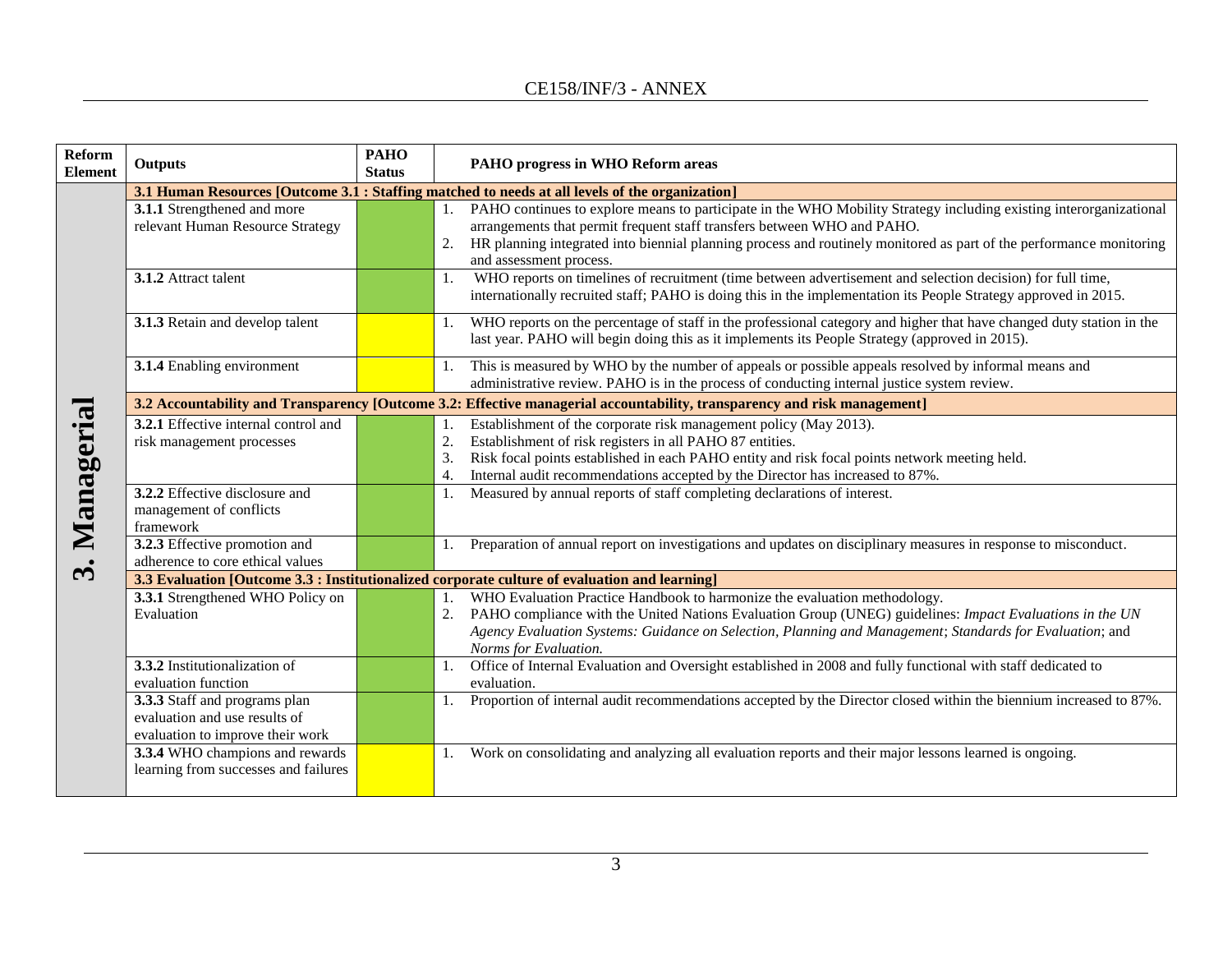| Reform<br><b>Element</b> | <b>Outputs</b>                                                                     | <b>PAHO</b><br><b>Status</b> | PAHO progress in WHO Reform areas                                                                                                                                                                                      |  |
|--------------------------|------------------------------------------------------------------------------------|------------------------------|------------------------------------------------------------------------------------------------------------------------------------------------------------------------------------------------------------------------|--|
|                          | 3.4 Information Management [Outcome 3.4: Information managed as a strategic asset] |                              |                                                                                                                                                                                                                        |  |
|                          | 3.4.1 A strategic framework for                                                    |                              | Strategy and Plan of Action on Knowledge Management and Communication (2012).<br>1.                                                                                                                                    |  |
|                          | streamlined and standard                                                           |                              |                                                                                                                                                                                                                        |  |
|                          | information management                                                             |                              |                                                                                                                                                                                                                        |  |
|                          | 3.4.2 Streamlined national reporting                                               |                              | Regional Core Health Data Initiative functional.<br>1.                                                                                                                                                                 |  |
|                          |                                                                                    |                              | Strategic Plan Monitoring System (SPMS) launched in 2015.<br>2.                                                                                                                                                        |  |
|                          |                                                                                    |                              | 3.<br>Platform for Health Information (under development).                                                                                                                                                             |  |
|                          | 3.4.3 ICT systems in place to create<br>an enabling environment for                |                              | PASB Management Information System (PMIS) (2015-2016).<br>1.<br>Draft IT Strategy presented to the Subcommittee on Program, Budget, and Administration, and the Executive<br>2.                                        |  |
|                          | information management                                                             |                              | Committee in 2015.                                                                                                                                                                                                     |  |
|                          | <b>3.4.4</b> Promoting a knowledge                                                 |                              | Establishment of the Office of Knowledge Management, Bioethics, and Research (2008).<br>1.                                                                                                                             |  |
|                          | sharing culture                                                                    |                              | 2.<br>Institutional Repository for Information Sharing (IRIS) (2014).                                                                                                                                                  |  |
|                          |                                                                                    |                              | 3.5 Communications [Outcome 3.5: Improved reliability, credibility and relevance of communications]                                                                                                                    |  |
|                          | 3.5.1 Clear communications                                                         |                              | Strategy and Plan of Action on Knowledge Management and Communication (2012).<br>1.                                                                                                                                    |  |
|                          | roadmap                                                                            |                              | 2.<br>Communication Strategy (2014).                                                                                                                                                                                   |  |
|                          |                                                                                    |                              | 3.<br>PAHO Publications Policy approved and adopted in 2015 (currently available on PAHO Intranet).                                                                                                                    |  |
|                          | 3.5.2 Showcasing the consistent                                                    |                              | Awaiting results of WHO Perception Survey 2015 (participants from the Americas Region include Barbados,<br>1.                                                                                                          |  |
|                          | quality and how WHO works to                                                       |                              | Dominican Republic, Guatemala, Honduras, Suriname).                                                                                                                                                                    |  |
|                          | improve health                                                                     |                              |                                                                                                                                                                                                                        |  |
|                          | 3.5.3 Provide accurate, accessible,                                                |                              | All countries have and maintain an updated internet site, and the PAHO website was upgraded and redesigned to<br>1.                                                                                                    |  |
|                          | timely, understandable, useable<br>health information                              |                              | enhance mobile access and information delivery.                                                                                                                                                                        |  |
|                          |                                                                                    |                              | The corporate image was strengthened on the Intranet to serve as main hub of the PAHO corporate identity system.<br>2.<br>Social network activities were established and consolidated to improve efficiency.<br>3.     |  |
|                          | 3.5.4 WHO staff all have access to                                                 |                              | All staff have access to PASB Management Information System providing access to financial and programmatic<br>1.                                                                                                       |  |
|                          | the programmatic and                                                               |                              | information on a real-time basis.                                                                                                                                                                                      |  |
|                          | organizational information they                                                    |                              | Spotlight section of the PAHO Intranet utilized to disseminate current information to staff on key issues affecting<br>2.                                                                                              |  |
|                          | need                                                                               |                              | PASB and Member States.                                                                                                                                                                                                |  |
|                          | 3.5.5 Quick, accurate and proactive                                                |                              | PAHO provided a timely response to all six acute emergencies with potential health impacts that occurred during the<br>1.                                                                                              |  |
|                          | information and communications in                                                  |                              | biennium (Bolivia floods 2014, Chile floods 2015, storm Erika in Dominica, storm in Bahamas 2015, floods in                                                                                                            |  |
|                          | disease outbreak, public health                                                    |                              | Paraguay in 2014 and 2015) through the rapid mobilization and deployment of response experts to the field to                                                                                                           |  |
|                          | emergencies and humanitarian                                                       |                              | conduct early damage/needs assessments and develop action plans within 72 hours of onset.                                                                                                                              |  |
|                          | crisis                                                                             |                              | Response to outbreaks in 2014-2015 within 48 hours of onset.<br>2.                                                                                                                                                     |  |
|                          |                                                                                    |                              | 3.<br>PAHO participates in ongoing discussions regarding reorganization of WHO's critical functions and core                                                                                                           |  |
|                          |                                                                                    |                              | commitments during and after emergencies, a WHO Program for Emergencies and Outbreaks, the Platform to<br>support the scale-up and outreach of outbreak and emergency operations, the Contingency Fund, and the Global |  |
|                          |                                                                                    |                              | Health Emergency Workforce.                                                                                                                                                                                            |  |
|                          |                                                                                    |                              |                                                                                                                                                                                                                        |  |